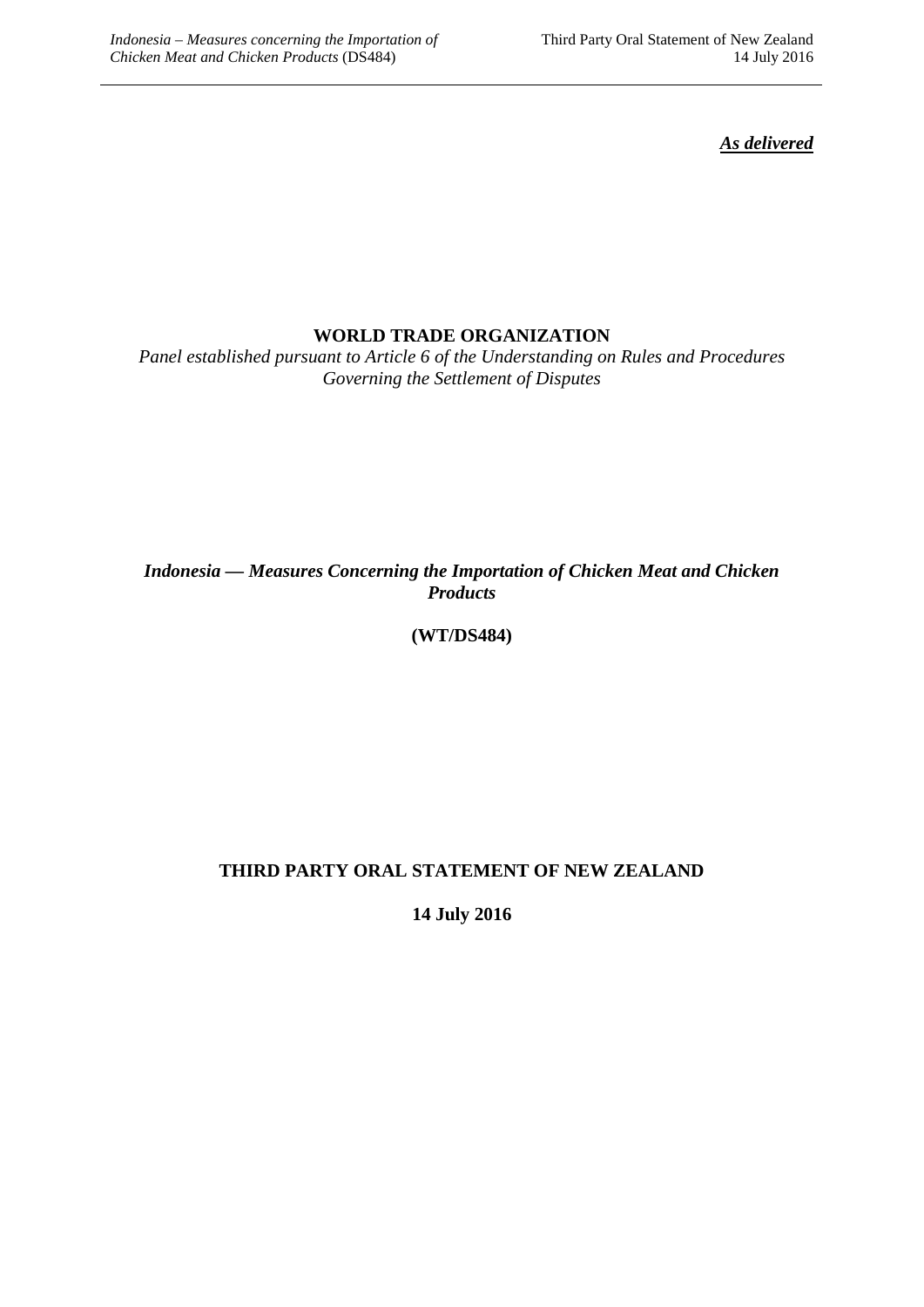## **I. INTRODUCTION**

1. Chair, Members of the Panel, thank you for the opportunity to present New Zealand's views in this dispute. New Zealand has a significant interest in the matters before this Panel, and is currently a complainant in separate WTO dispute settlement proceedings which concern a number of the measures challenged by Brazil in this dispute.<sup>[1](#page-1-0)</sup>

2. New Zealand is a small country reliant on its agricultural sector, and Indonesia has historically been a key export destination for New Zealand's agricultural products. Unfortunately, Indonesia's import restrictions, including a number of the measures at issue in this dispute, have impacted those agricultural exports. In New Zealand's view, aspects of Indonesia's import regime are inconsistent with core WTO obligations under the GATT 1994 and the Agreement on Agriculture, and New Zealand welcomes the opportunity to present its views on these matters.

3. This statement builds upon New Zealand's third party written submission. Today, I will:

- (a) First, briefly summarise New Zealand's views regarding the *prima facie* inconsistency of certain measures at issue with the GATT 1994 and the Agreement on Agriculture;
- (b) Second, comment on certain aspects of the legal standard under Article XX of the GATT 1994; and
- (c) Finally, explain why New Zealand considers that Indonesia has not demonstrated that certain of the measures at issue in this dispute are justified under Article XX of the GATT 1994.

#### **II. INDONESIA'S IMPORT LICENSING REGIME FOR ANIMAL PRODUCTS**

4. New Zealand outlined in its written submission why it considers that Indonesia's positive list prohibition, intended use requirement, limited application and validity periods

<u>.</u>

<span id="page-1-0"></span> $<sup>1</sup>$  See New Zealand's third party written submission, paras. 6 - 10.</sup>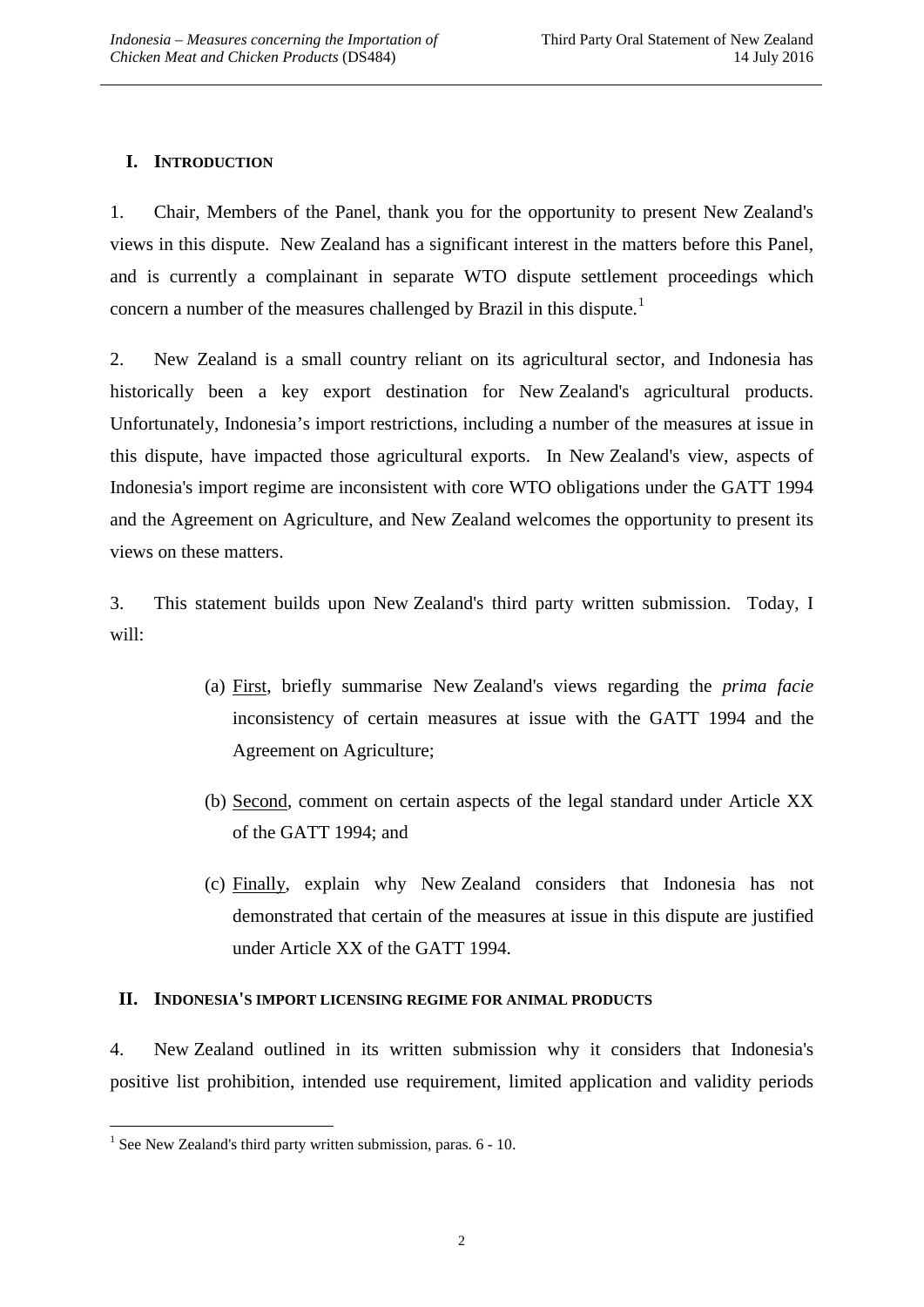and fixed licence terms are each inconsistent with both Article XI:1 of the GATT 1994 and Article 4.[2](#page-2-0) of the Agreement on Agriculture.<sup>2</sup> For the reasons outlined in its submission, New Zealand considers that each of these measures have a limiting effect, or impose a limiting condition, on importation and are therefore properly characterised as quantitative import restrictions.<sup>[3](#page-2-1)</sup>

5. In addition, Indonesia's import regime for animal products is maintained through a framework of laws which prohibit imports when domestic production is deemed sufficient to fulfil domestic demand.<sup>[4](#page-2-2)</sup> New Zealand considers that these and other components of Indonesia's import regime work together in a co-ordinated way to restrict, and in some cases prohibit, imports of a range of animal products including chicken meat in order to contribute to Indonesia's stated objective of achieving "self-sufficiency" in various food products.<sup>[5](#page-2-3)</sup>

### **III. ARTICLE XX OF THE GATT 1994**

6. I turn now to address Article XX of the GATT 1994.

### *1. Legal standard under Article XX*

7. As a threshold matter, New Zealand considers it clear that, as the party invoking a defence under Article XX of the GATT 1994, Indonesia bears the burden of demonstrating that the elements of Article XX are made out. This position has been well established in Appellate Body jurisprudence, including *US – Wool Shirts and Blouses*. [6](#page-2-4)

8. Importantly, New Zealand does not consider that this fundamental and well-established characterisation of Article XX as an 'exception' is affected by whether a measure is being assessed under Article XI:1 of the GATT 1994 or Article 4.2 of the Agreement on Agriculture. In this regard, New Zealand agrees with the European Union that if the negotiators of the Agreement on Agriculture had intended to reverse the fundamental

<sup>&</sup>lt;sup>2</sup> See New Zealand's third party written submission, Section II.2.  $3^3$  Ibid. -

<span id="page-2-0"></span>

<span id="page-2-2"></span><span id="page-2-1"></span><sup>&</sup>lt;sup>4</sup> See for example, Article 36B of Law 18/2009 as amended by Law 41/2014 (Animal Law) (Exhibit BRA-30), Article 36 of Law 18/2012 (Exhibit BRA-31) and Article 30(1) of Law 19/2013 (Farmers Law) (Exhibit BRA-33).

<span id="page-2-3"></span> $5$  See for example Ministry of Industry, "Minister of Agriculture: Agricultural Imports Will Be Tightened," <http://www.kemenperin.go.id/artikel/1872/Mentan:-Impor-Daging-Akan-Diperketat> (Exhibit US-10). <sup>6</sup> Appellate Body Report, *US – Wool Shirts and Blouses*, p. 16.

<span id="page-2-4"></span>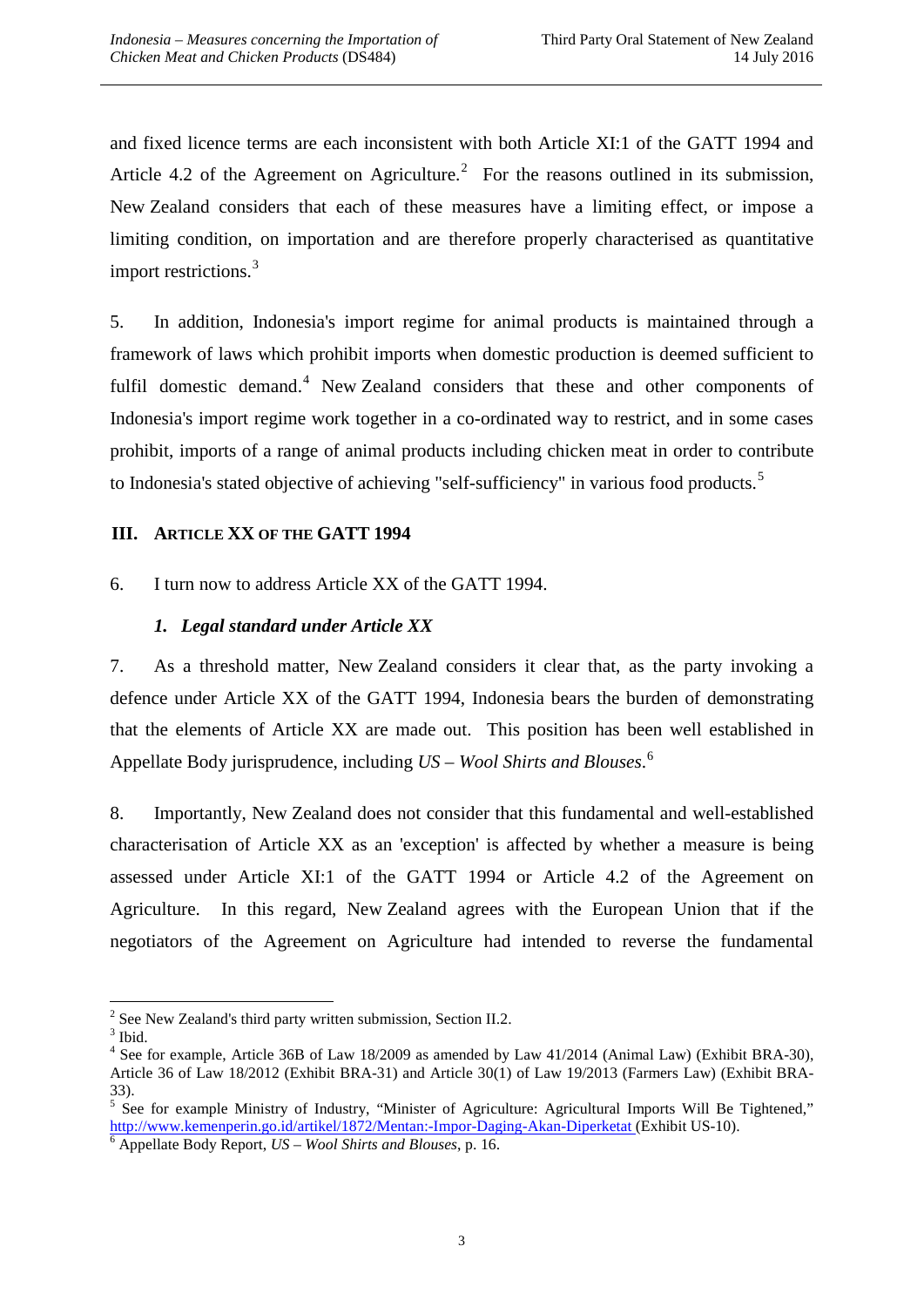relationship between obligations and exceptions under Article XX of the GATT 1994 they would have made this clear.<sup>[7](#page-3-0)</sup>

9. New Zealand also emphasises, however, that if the Panel were to commence its analysis of the measures at issue under Article X1:1 of the GATT 1994, it would not be necessary for the Panel to consider the legal relationship between Article XX of the GATT 1994 and Article 4.2 of the Agreement on Agriculture in order to resolve the dispute.

10. In relation to the legal standard for a measure to be justified under Article XX, jurisprudence is clear that a respondent must demonstrate that a measure was designed to protect or secure compliance with an objective identified in the relevant paragraph of Article  $XX.^8$  $XX.^8$ 

11. If this first requirement is satisfied, for defences under Article XX(a), (b) and (d), a respondent must then demonstrate that the measure is "necessary" for the achievement of that objective. The standard for demonstrating that a measure is necessary under Article XX is a high one. As the Appellate Body affirmed in *Korea - Various Measures on Beef*, the standard for "necessity" is "located significantly closer to the pole of 'indispensable' than to the opposite pole of simply 'making a contribution to"<sup>[9](#page-3-2)</sup>. This necessity analysis involves a process of "weighing and balancing a series of factors"<sup>[10](#page-3-3)</sup> including the importance of the objective, the contribution of the measure to that objective and the trade-restrictiveness of the measure.<sup>[11](#page-3-4)</sup>

12. If both of these elements are satisfied, a respondent must then also demonstrate that the measure complies with the requirements of the Article XX chapeau.

13. In light of this legal standard, New Zealand will now outline why it considers that Indonesia has failed to demonstrate that measures at issue in this dispute are justified under Article XX of the GATT 1994.

<u>.</u>

<span id="page-3-0"></span> $<sup>7</sup>$  The European Union's third party written submission, para. 24.</sup>

<span id="page-3-1"></span><sup>8</sup> See Appellate Body Report, *Colombia - Textiles*, paras. 5.67 and 5.123, para 5.169; Panel Report *China – Rare* 

<span id="page-3-4"></span><span id="page-3-3"></span>

<span id="page-3-2"></span><sup>&</sup>lt;sup>9</sup> Appellate Body Report, *Korea* — *Various Measures on Beef*, paras. 161-162 and 164.<br><sup>10</sup> Appellate Body Report, *Korea - Various Measures on Beef*, para. 164.<br><sup>11</sup> See Appellate Body Reports, *EC* – *Seal Products*, *US – Gambling*, para. 306; and *Brazil – Retreaded Tyres*, para. 182.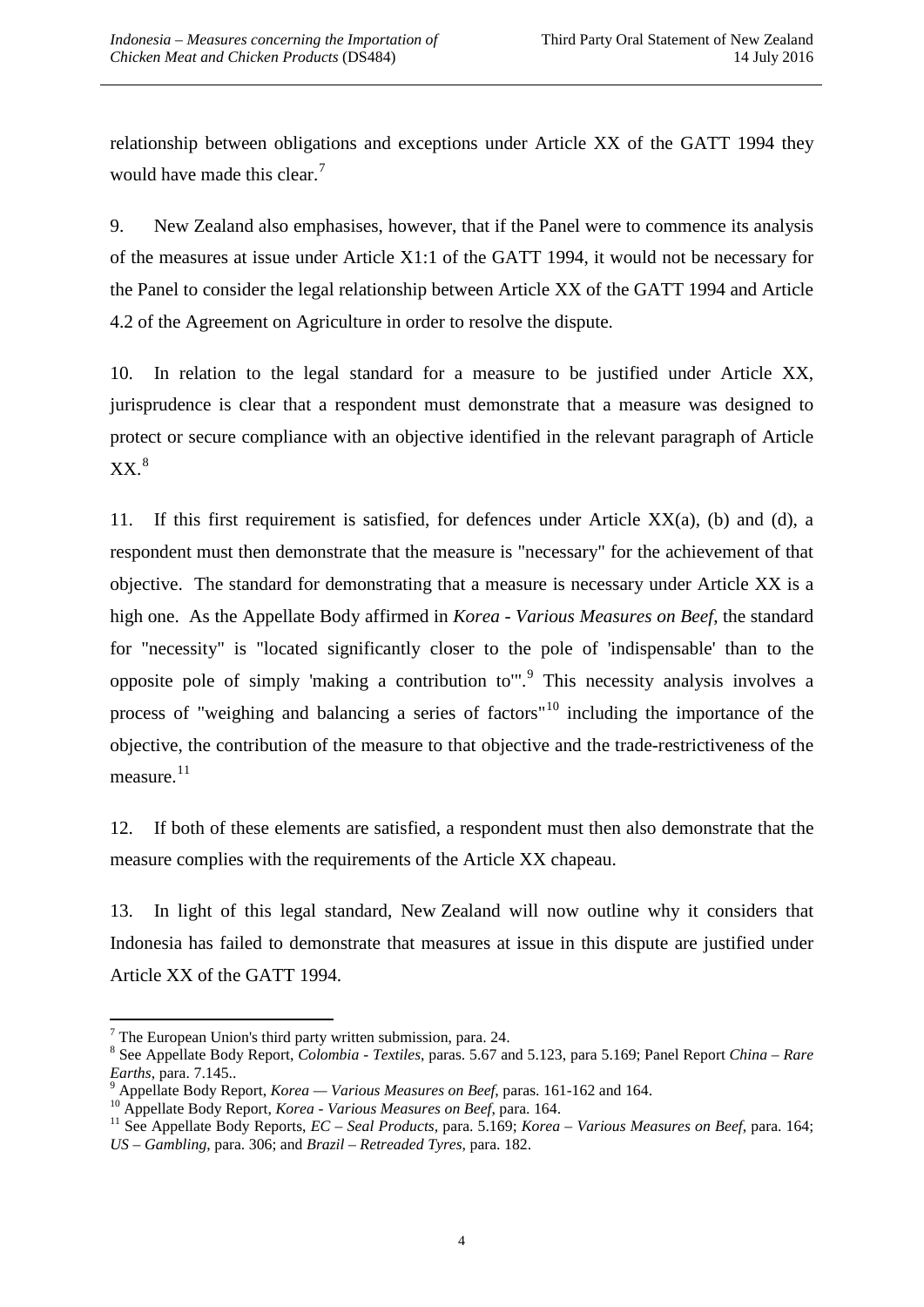## *2. The positive list is not justified under Article XX of the GATT 1994*

14. In respect of the positive list prohibition, New Zealand explained in its written submission why it is incorrect that the prohibition on unlisted products has been removed through MOT 37/2016, as Indonesia contends.<sup>[12](#page-4-0)</sup> This is because the positive list prohibition is made effective through *both* MOT 5/2016 *and* MOA 58/2015.[13](#page-4-1) Articles 7 and 8 of MOA 58/2015 clearly provide that the only products that are eligible to obtain MOA Import Recommendations are those specified in the Attachments to that regulation.<sup>[14](#page-4-2)</sup> These provisions remain in force, and there is nothing in MOT 37/2016 that removes the requirement that importers of chicken and other animal products must obtain MOA Import Recommendations in accordance with MOA 58/2015. In fact, to the contrary, Article 29A of MOT 37/2016 expressly requires importers of unlisted products to obtain an MOA Import Recommendation, which is not possible under Indonesia's regulations.<sup>[15](#page-4-3)</sup> It follows that the positive list prohibits certain meat and offal products, including chicken and beef, and continues to do so despite the introduction of MOT 37/2016.

15. Indonesia also claims that the positive list is justified under Article XX(d) on the basis that it is necessary to secure compliance with "laws and regulations dealing with halal requirements  $\ldots$  deceptive practices  $\ldots$  and customs enforcement relating to halal".<sup>[16](#page-4-4)</sup> In New Zealand's view, the positive list prohibition fails to meet the legal standard required under Article XX(d). I will briefly outline today why New Zealand considers that the positive list prohibition fails to satisfy the necessity component of this test.

16. New Zealand respects Indonesia's commitment to protect the right of its people to consume halal food. New Zealand would like to emphasise, however, that the positive list does not determine an animal product's eligibility for importation based on its halal status. Rather, the positive list prohibits certain products irrespective of whether they conform to Indonesia's halal requirements. Accordingly, even if a product is certified as conforming to

<span id="page-4-0"></span> $12$  New Zealand's third party written submission, paras. 15 - 20.

<span id="page-4-3"></span><span id="page-4-2"></span>

<span id="page-4-1"></span><sup>&</sup>lt;sup>13</sup> Brazil's first written submission, paras. 99-101.<br><sup>14</sup> Articles 7-8, MOA 58/2015 (Exhibit BRA-01).<br><sup>15</sup> Article I, inserting Article 29A, MOT 37/2016 (Exhibit IDN-67).<br><sup>16</sup> Indonesia's first written submission, paras

<span id="page-4-4"></span>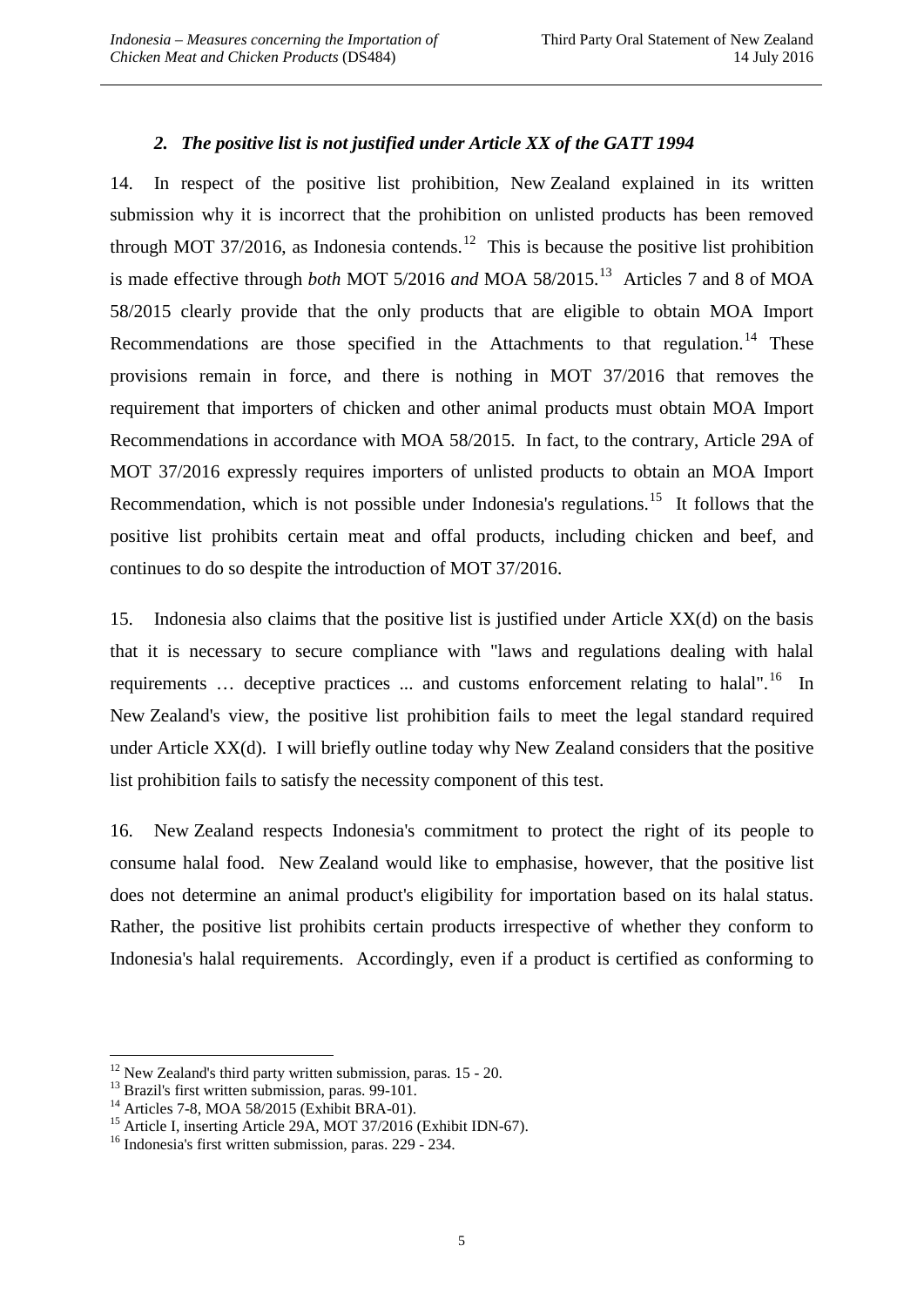Indonesia's halal requirements, if it is not listed in the appendices to both MOA 58/2015 and MOT 5/2016, it is prohibited from importation.<sup>17</sup>

17. New Zealand also emphasises the trade-restrictiveness of the measure - the positive list constitutes a complete prohibition on importation of certain products. There are clearly less trade restrictive measures available which would enable Indonesia's objectives to be satisfied, and indeed these are currently in place. For example, as Indonesia notes, its laws already require imports to have a "rightful certificate" that certifies that products meet its halal standards.<sup>18</sup> However, the positive list means that even products which possess such a certification are prohibited from importation.

## *3. The intended use requirement is not justified under Article XX of the GATT 1994*

18. Indonesia also prohibits products being imported other than for certain uses, which, among other things, prohibits chicken and other animal products being imported for sale at traditional 'wet' markets, and prohibits the importation of beef for sale at supermarkets as well.<sup>[19](#page-5-2)</sup> In respect of this intended use requirement, which Indonesia contends is justified under Articles  $XX(b)$  and (d) of the GATT 1994,<sup>[20](#page-5-3)</sup> New Zealand wishes to make two comments.

19. First, in assessing Indonesia's defences under Articles XX(b) and (d), the substantial restrictiveness of the intended use requirement must be taken into account. As Indonesia's Exhibit IDN-48 notes, wet markets are estimated to make up 80% of retail grocery sales in Indonesia.<sup>[21](#page-5-4)</sup> By prohibiting imported meat from accessing these markets, the intended use requirement is highly restrictive and prevents imports from reaching the majority of retail consumers in Indonesia.

20. Second, the intended use requirement prevents the sale of all imported meat products in traditional markets, but does not appear to impose any comparable restrictions on the sale of

<span id="page-5-0"></span> $17$  See Brazil's first written submission, paras. 99 - 101.

<span id="page-5-1"></span><sup>&</sup>lt;sup>18</sup> Indonesia's first written submission, para. 230.<br><sup>19</sup> New Zealand's third party written submission, para. 23.

<span id="page-5-4"></span><span id="page-5-3"></span><span id="page-5-2"></span><sup>&</sup>lt;sup>20</sup> Indonesia's first written submission, paras. 179 - 217.<br><sup>21</sup> Carrick Devine, M. Dikeman, Encyclopedia of Meat Sciences, (2<sup>nd</sup> ed. Elsevier, 2014), at 245 (Exhibit IDN-48).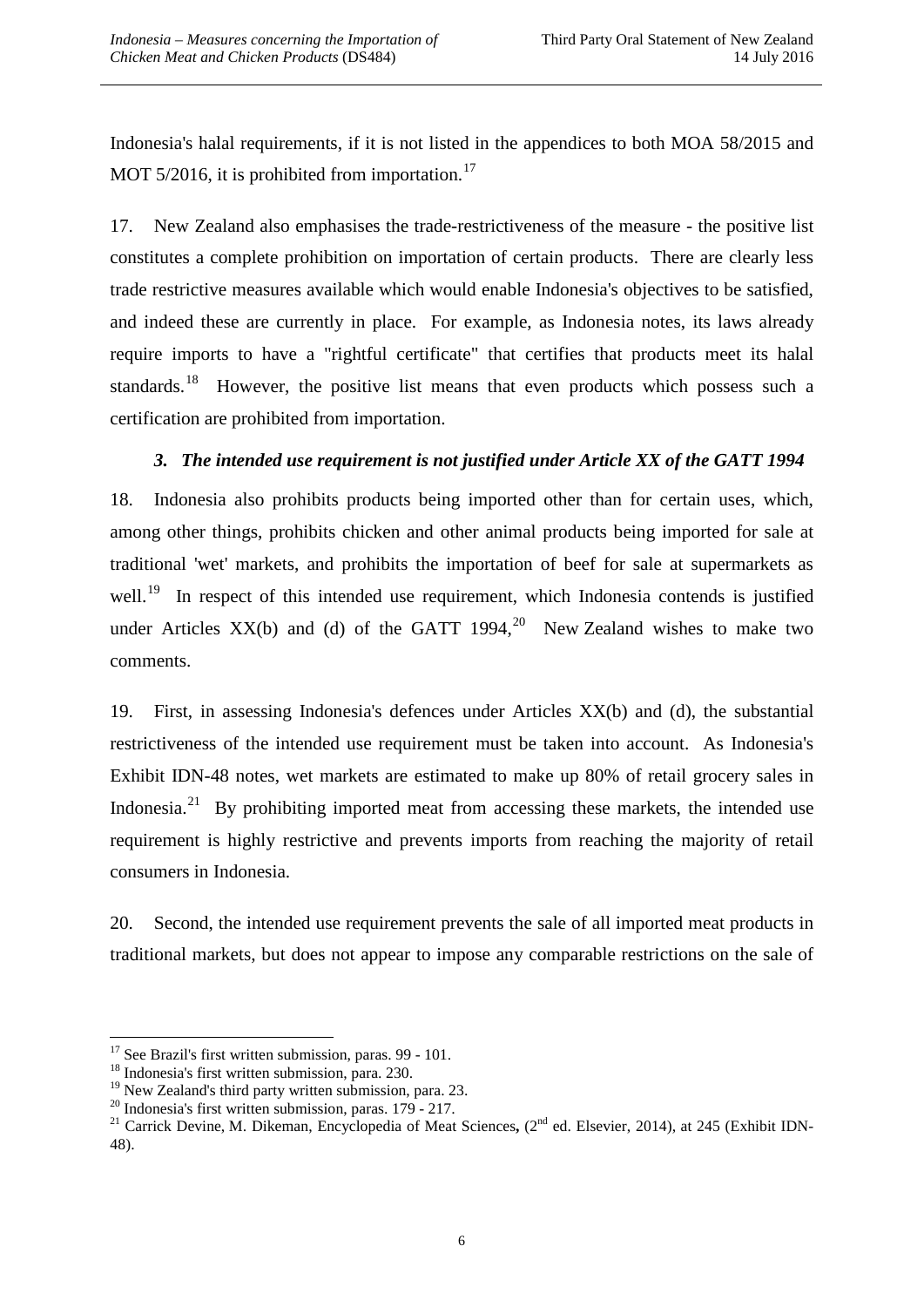domestically-produced products in these markets - irrespective of whether such domestic products are fresh, frozen or thawed.

21. In New Zealand's view, this discriminatory treatment supports a conclusion that the measure is both unnecessary to achieve the objective of protecting human life or health or to secure compliance with laws and regulations regarding public health, deceptive practices and customs enforcement. It is a disguised restriction on trade that has the objective of restricting imports consistent with Indonesia's policy of achieving self-sufficiency in food.

## *4. Limited application and validity periods and fixed licence terms are not justified under Article XX of the GATT 1994*

22. In respect of limited application windows and validity periods, and fixed licence terms, Indonesia contends that these measures are justified under Article XX(d) on the basis that they are necessary for the enforcement of a range of laws and regulations, and customs enforcement. $^{22}$  $^{22}$  $^{22}$ 

23. However, Indonesia has not shown why limited application and validity periods and fixed licence terms are necessary for these objectives. New Zealand agrees that Indonesia has the right to take measures necessary to secure compliance with halal, food safety and customs laws. New Zealand does not agree that limiting the periods during which import licences can be obtained, and limiting the validity period of such licences, contribute towards, or is necessary for, the achievement of those objectives.

24. Specifically, Indonesia states that these measures are necessary because they enable Indonesia to "monitor foreign trade".<sup>[23](#page-6-1)</sup> However, Indonesia could easily obtain information on trade flows through other mechanisms, such as customs import declarations, or through an automatic licensing system that permitted importers to promptly obtain Import Approvals whenever they required, based on the actual quantities they were importing.

25. Similarly, Indonesia claims these measures allow it to ensure that products are "safe and halal".<sup>24</sup> However, Indonesia can, and indeed does, readily obtain these confirmations by

<sup>&</sup>lt;sup>22</sup> Indonesia's first written submission, paras. 296 - 298.<br><sup>23</sup> Indonesia's first written submission, paras. 299.<br><sup>24</sup> Indonesia's first written submission, paras. 299. <u>.</u>

<span id="page-6-1"></span><span id="page-6-0"></span>

<span id="page-6-2"></span>